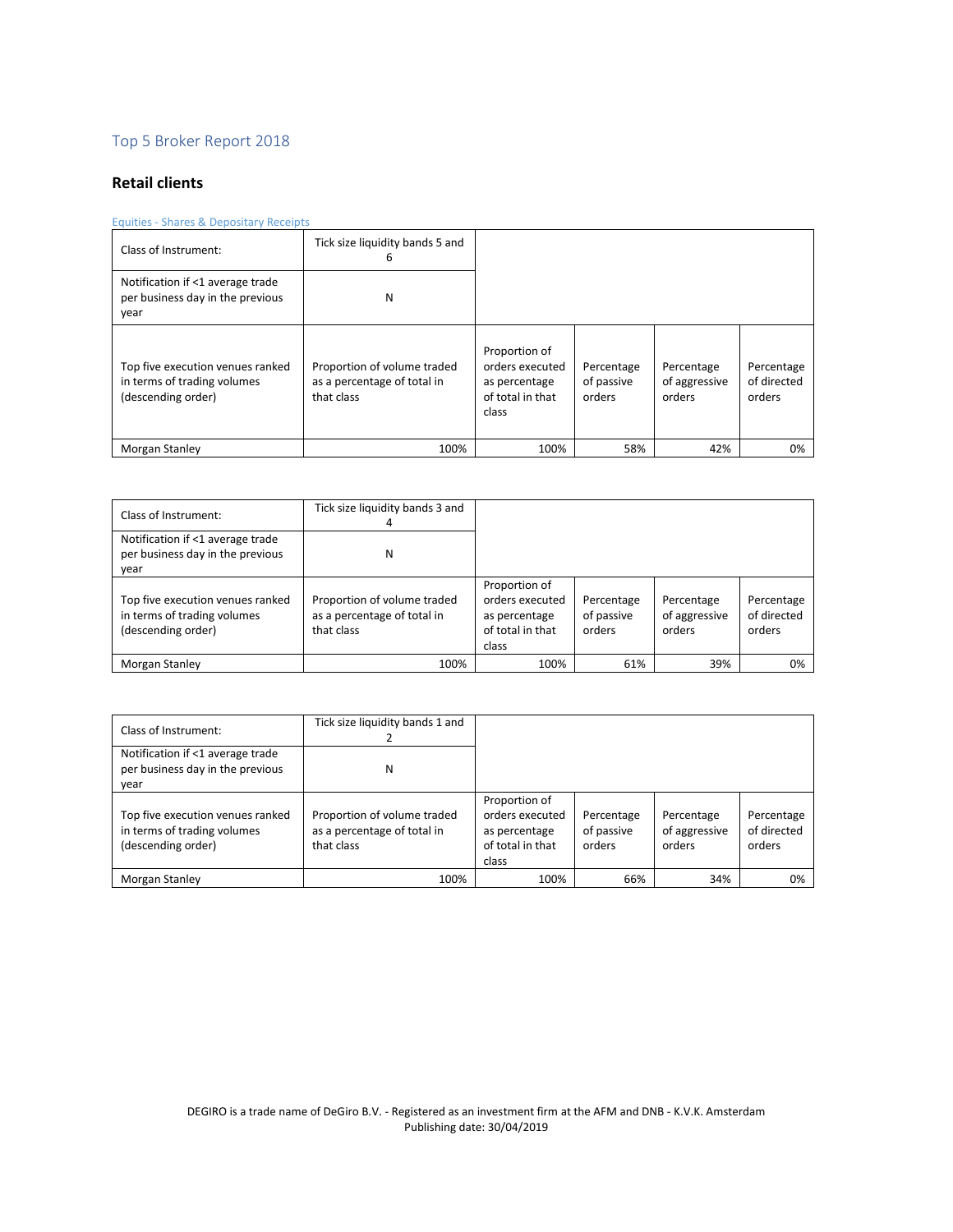### Debt instruments

| <b>DUDLINJUMINU</b> ILJ                                                               |                                                                          |                                                                             |                                    |                                       |                                     |
|---------------------------------------------------------------------------------------|--------------------------------------------------------------------------|-----------------------------------------------------------------------------|------------------------------------|---------------------------------------|-------------------------------------|
| Class of Instrument:                                                                  | Debt instruments                                                         |                                                                             |                                    |                                       |                                     |
| Notification if <1 average trade                                                      |                                                                          |                                                                             |                                    |                                       |                                     |
| per business day in the previous                                                      |                                                                          |                                                                             |                                    |                                       |                                     |
| year                                                                                  |                                                                          |                                                                             |                                    |                                       |                                     |
| Top five execution venues<br>ranked in terms of trading<br>volumes (descending order) | Proportion of volume traded<br>as a percentage of total in<br>that class | Proportion of<br>orders executed<br>as percentage of<br>total in that class | Percentage<br>of passive<br>orders | Percentage of<br>aggressive<br>orders | Percentage<br>of directed<br>orders |
|                                                                                       |                                                                          |                                                                             |                                    |                                       |                                     |

### Interest rates derivatives

| Class of Instrument:                                                                  | Interest rates derivatives                                               |                                                                                |                                    |                                       |                                     |
|---------------------------------------------------------------------------------------|--------------------------------------------------------------------------|--------------------------------------------------------------------------------|------------------------------------|---------------------------------------|-------------------------------------|
| Notification if <1 average trade<br>per business day in the previous<br>year          |                                                                          |                                                                                |                                    |                                       |                                     |
| Top five execution venues ranked<br>in terms of trading volumes<br>(descending order) | Proportion of volume traded<br>as a percentage of total in<br>that class | Proportion of<br>orders executed<br>as percentage<br>of total in that<br>class | Percentage<br>of passive<br>orders | Percentage<br>of aggressive<br>orders | Percentage<br>of directed<br>orders |
|                                                                                       |                                                                          |                                                                                |                                    |                                       |                                     |

### Credit rates derivatives

| Class of Instrument:                                                                  | Credit rates derivatives                                                 |                                                                                |                                    |                                       |                                     |
|---------------------------------------------------------------------------------------|--------------------------------------------------------------------------|--------------------------------------------------------------------------------|------------------------------------|---------------------------------------|-------------------------------------|
| Notification if <1 average trade<br>per business day in the previous<br>vear          |                                                                          |                                                                                |                                    |                                       |                                     |
| Top five execution venues ranked<br>in terms of trading volumes<br>(descending order) | Proportion of volume traded<br>as a percentage of total in<br>that class | Proportion of<br>orders executed<br>as percentage<br>of total in that<br>class | Percentage<br>of passive<br>orders | Percentage<br>of aggressive<br>orders | Percentage<br>of directed<br>orders |
|                                                                                       |                                                                          |                                                                                |                                    |                                       |                                     |

### Currency derivatives

| Class of Instrument:                                                                  | Currency derivatives                                                     |                                                                                |                                    |                                       |                                     |
|---------------------------------------------------------------------------------------|--------------------------------------------------------------------------|--------------------------------------------------------------------------------|------------------------------------|---------------------------------------|-------------------------------------|
| Notification if <1 average trade<br>per business day in the previous<br>year          |                                                                          |                                                                                |                                    |                                       |                                     |
| Top five execution venues ranked<br>in terms of trading volumes<br>(descending order) | Proportion of volume traded<br>as a percentage of total in<br>that class | Proportion of<br>orders executed<br>as percentage<br>of total in that<br>class | Percentage<br>of passive<br>orders | Percentage<br>of aggressive<br>orders | Percentage<br>of directed<br>orders |
|                                                                                       |                                                                          |                                                                                |                                    |                                       |                                     |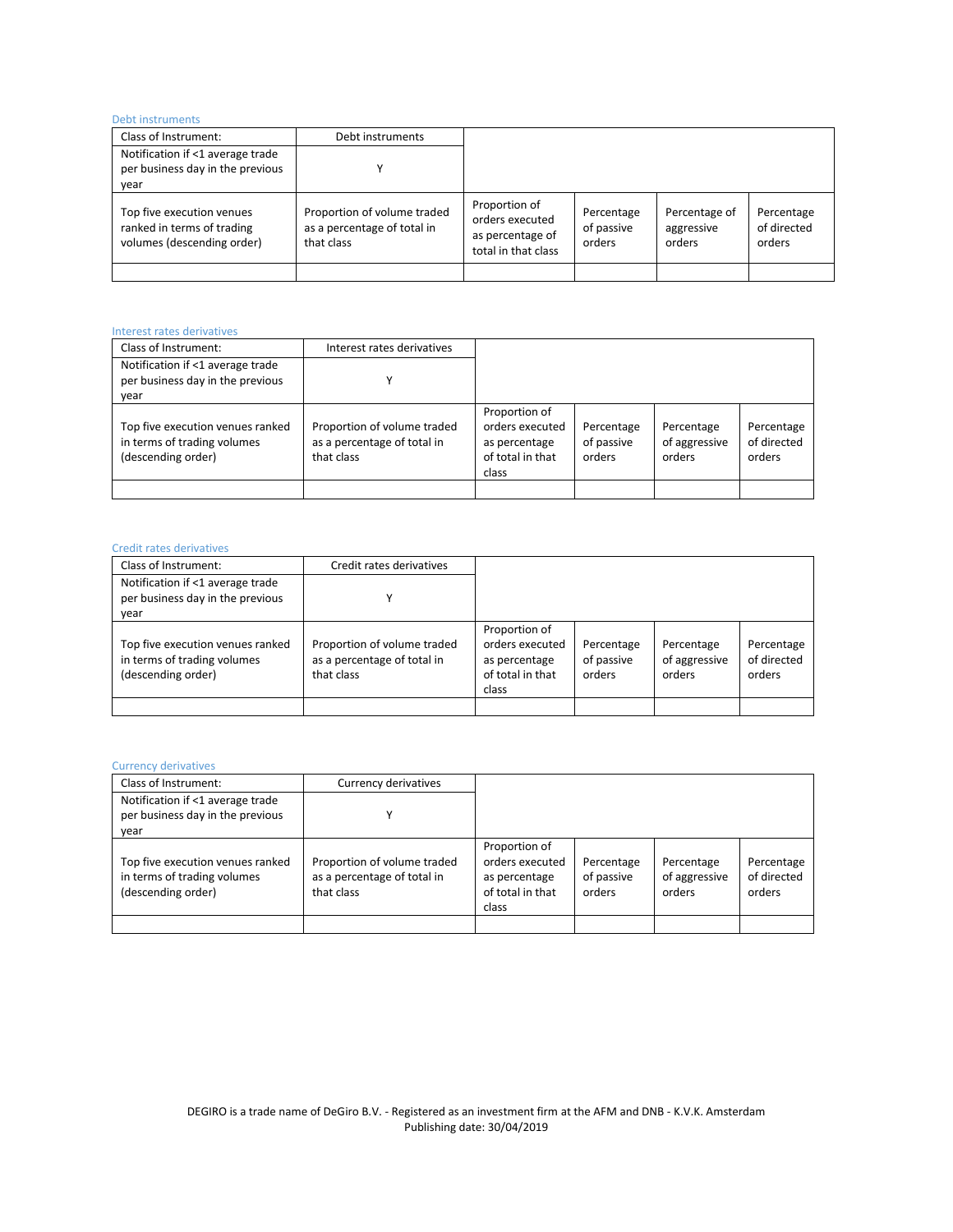### Structured finance instruments

| Class of Instrument:                                                                  | Structured finance<br>instruments                                        |                                                                                |                                    |                                       |                                     |
|---------------------------------------------------------------------------------------|--------------------------------------------------------------------------|--------------------------------------------------------------------------------|------------------------------------|---------------------------------------|-------------------------------------|
| Notification if <1 average trade<br>per business day in the previous<br>year          |                                                                          |                                                                                |                                    |                                       |                                     |
| Top five execution venues ranked<br>in terms of trading volumes<br>(descending order) | Proportion of volume traded<br>as a percentage of total in<br>that class | Proportion of<br>orders executed<br>as percentage<br>of total in that<br>class | Percentage<br>of passive<br>orders | Percentage<br>of aggressive<br>orders | Percentage<br>of directed<br>orders |
|                                                                                       |                                                                          |                                                                                |                                    |                                       |                                     |

### Equity Derivatives

| Class of Instrument:                                                                  | <b>Equity Derivatives</b>                                                |                                                                             |                                    |                                       |                                     |
|---------------------------------------------------------------------------------------|--------------------------------------------------------------------------|-----------------------------------------------------------------------------|------------------------------------|---------------------------------------|-------------------------------------|
| Notification if <1 average trade<br>per business day in the previous<br>year          | N                                                                        |                                                                             |                                    |                                       |                                     |
| Top five execution venues<br>ranked in terms of trading<br>volumes (descending order) | Proportion of volume traded<br>as a percentage of total in<br>that class | Proportion of<br>orders executed<br>as percentage of<br>total in that class | Percentage<br>of passive<br>orders | Percentage of<br>aggressive<br>orders | Percentage<br>of directed<br>orders |
| Societe Generale                                                                      | 95.3%                                                                    | 21%                                                                         | 94%                                | 6%                                    |                                     |
| Morgan Stanley                                                                        | 4.6%                                                                     | 77%                                                                         | 81%                                | 19%                                   |                                     |
| ABN Amro Clearing Bank                                                                | 0.1%                                                                     | 2%                                                                          | 100%                               | 0%                                    |                                     |

### Securitized Derivatives

| Class of Instrument:                                                                  | <b>Securitized Derivatives</b>                                           |                                                                             |                                    |                                       |                                     |
|---------------------------------------------------------------------------------------|--------------------------------------------------------------------------|-----------------------------------------------------------------------------|------------------------------------|---------------------------------------|-------------------------------------|
| Notification if <1 average trade<br>per business day in the previous<br>year          | Ν                                                                        |                                                                             |                                    |                                       |                                     |
| Top five execution venues<br>ranked in terms of trading<br>volumes (descending order) | Proportion of volume traded<br>as a percentage of total in<br>that class | Proportion of<br>orders executed<br>as percentage of<br>total in that class | Percentage<br>of passive<br>orders | Percentage of<br>aggressive<br>orders | Percentage<br>of directed<br>orders |
| Morgan Stanley                                                                        | 100%                                                                     | 100%                                                                        | 50%                                | 50%                                   |                                     |

### Commodities derivatives and emission allowances Derivatives

| Class of Instrument:                                                                  | Commodities derivatives and<br>emission allowances<br><b>Derivatives</b> |                                                                             |                                    |                                       |                                     |
|---------------------------------------------------------------------------------------|--------------------------------------------------------------------------|-----------------------------------------------------------------------------|------------------------------------|---------------------------------------|-------------------------------------|
| Notification if <1 average trade<br>per business day in the previous<br>year          |                                                                          |                                                                             |                                    |                                       |                                     |
| Top five execution venues<br>ranked in terms of trading<br>volumes (descending order) | Proportion of volume traded<br>as a percentage of total in<br>that class | Proportion of<br>orders executed<br>as percentage of<br>total in that class | Percentage<br>of passive<br>orders | Percentage of<br>aggressive<br>orders | Percentage<br>of directed<br>orders |
|                                                                                       |                                                                          |                                                                             |                                    |                                       |                                     |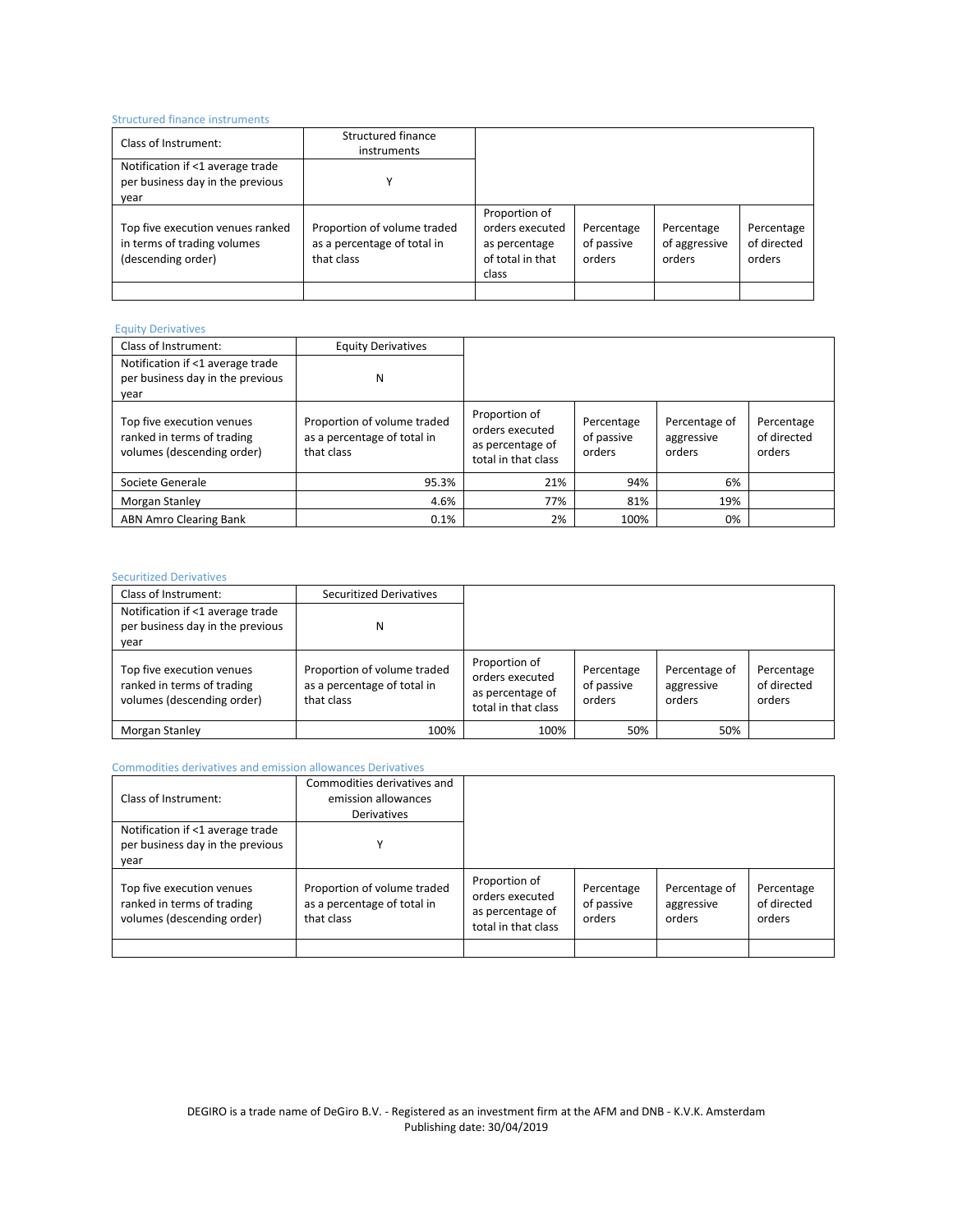### Contracts for difference

| COTTUBUCO TOT UNITCICITUD                                                             |                                                                          |                                                                             |                                    |                                       |                                     |
|---------------------------------------------------------------------------------------|--------------------------------------------------------------------------|-----------------------------------------------------------------------------|------------------------------------|---------------------------------------|-------------------------------------|
| Class of Instrument:                                                                  | (i) Contracts for difference                                             |                                                                             |                                    |                                       |                                     |
| Notification if <1 average trade                                                      |                                                                          |                                                                             |                                    |                                       |                                     |
| per business day in the previous                                                      | N                                                                        |                                                                             |                                    |                                       |                                     |
| year                                                                                  |                                                                          |                                                                             |                                    |                                       |                                     |
| Top five execution venues<br>ranked in terms of trading<br>volumes (descending order) | Proportion of volume traded<br>as a percentage of total in<br>that class | Proportion of<br>orders executed<br>as percentage of<br>total in that class | Percentage<br>of passive<br>orders | Percentage of<br>aggressive<br>orders | Percentage<br>of directed<br>orders |
| Morgan Stanley                                                                        | 100%                                                                     | 100%                                                                        | 57%                                | 43%                                   |                                     |

## Exchange traded products (ETFs, ETNs and ETCs)

| Class of Instrument:                                                                  | (k) Exchange traded products<br>(ETFs, ETNs and ETCs)                    |                                                                             |                                    |                                       |                                     |
|---------------------------------------------------------------------------------------|--------------------------------------------------------------------------|-----------------------------------------------------------------------------|------------------------------------|---------------------------------------|-------------------------------------|
| Notification if <1 average trade<br>per business day in the previous<br>year          | N                                                                        |                                                                             |                                    |                                       |                                     |
| Top five execution venues<br>ranked in terms of trading<br>volumes (descending order) | Proportion of volume traded<br>as a percentage of total in<br>that class | Proportion of<br>orders executed<br>as percentage of<br>total in that class | Percentage<br>of passive<br>orders | Percentage of<br>aggressive<br>orders | Percentage<br>of directed<br>orders |
| Morgan Stanley                                                                        | 100%                                                                     | 100%                                                                        | 48%                                | 52%                                   |                                     |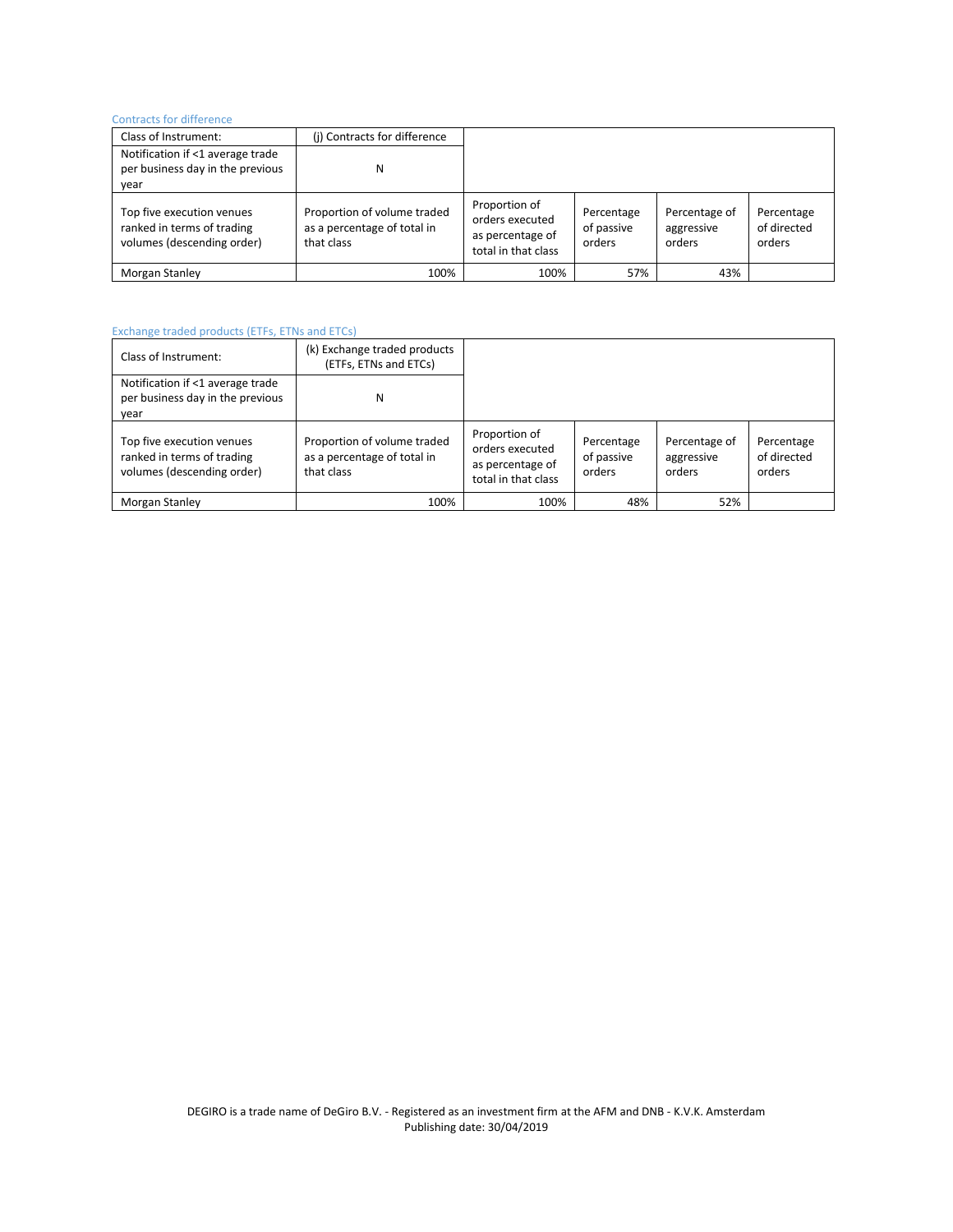## **Professional clients**

### Equities - Shares & Depositary Receipts

| Class of Instrument:                                                                  | Tick size liquidity bands 5 and<br>6                                     |                                                                                |                                    |                                       |                                     |
|---------------------------------------------------------------------------------------|--------------------------------------------------------------------------|--------------------------------------------------------------------------------|------------------------------------|---------------------------------------|-------------------------------------|
| Notification if <1 average trade<br>per business day in the previous<br>year          | N                                                                        |                                                                                |                                    |                                       |                                     |
| Top five execution venues<br>ranked in terms of trading<br>volumes (descending order) | Proportion of volume traded<br>as a percentage of total in<br>that class | Proportion of<br>orders executed<br>as percentage of<br>total in that<br>class | Percentage<br>of passive<br>orders | Percentage of<br>aggressive<br>orders | Percentage<br>of directed<br>orders |
| Morgan Stanley                                                                        | 100%                                                                     | 100%                                                                           | 42%                                | 58%                                   | 0%                                  |

| Class of Instrument:                                                                  | Tick size liquidity bands 3 and<br>4                                     |                                                                                |                                    |                                       |                                     |
|---------------------------------------------------------------------------------------|--------------------------------------------------------------------------|--------------------------------------------------------------------------------|------------------------------------|---------------------------------------|-------------------------------------|
| Notification if <1 average trade<br>per business day in the previous<br>year          | Ν                                                                        |                                                                                |                                    |                                       |                                     |
| Top five execution venues<br>ranked in terms of trading<br>volumes (descending order) | Proportion of volume traded<br>as a percentage of total in<br>that class | Proportion of<br>orders executed<br>as percentage of<br>total in that<br>class | Percentage<br>of passive<br>orders | Percentage of<br>aggressive<br>orders | Percentage<br>of directed<br>orders |
| Morgan Stanley                                                                        | 100%                                                                     | 100%                                                                           | 52%                                | 48%                                   | 0%                                  |

| Class of Instrument:                                                                  | Tick size liquidity bands 1 and                                          |                                                                                |                                    |                                       |                                     |
|---------------------------------------------------------------------------------------|--------------------------------------------------------------------------|--------------------------------------------------------------------------------|------------------------------------|---------------------------------------|-------------------------------------|
| Notification if <1 average trade                                                      |                                                                          |                                                                                |                                    |                                       |                                     |
| per business day in the previous                                                      |                                                                          |                                                                                |                                    |                                       |                                     |
| year                                                                                  |                                                                          |                                                                                |                                    |                                       |                                     |
| Top five execution venues<br>ranked in terms of trading<br>volumes (descending order) | Proportion of volume traded<br>as a percentage of total in<br>that class | Proportion of<br>orders executed<br>as percentage of<br>total in that<br>class | Percentage<br>of passive<br>orders | Percentage of<br>aggressive<br>orders | Percentage<br>of directed<br>orders |
| Morgan Stanley                                                                        | 100%                                                                     | 100%                                                                           | 34%                                | 66%                                   | 0%                                  |

### Debt instruments

| Class of Instrument:                                                                  | Debt instruments                                                         |                                                                                |                                    |                                       |                                     |
|---------------------------------------------------------------------------------------|--------------------------------------------------------------------------|--------------------------------------------------------------------------------|------------------------------------|---------------------------------------|-------------------------------------|
| Notification if <1 average trade<br>per business day in the previous<br>year          |                                                                          |                                                                                |                                    |                                       |                                     |
| Top five execution venues<br>ranked in terms of trading<br>volumes (descending order) | Proportion of volume traded<br>as a percentage of total in<br>that class | Proportion of<br>orders executed<br>as percentage of<br>total in that<br>class | Percentage<br>of passive<br>orders | Percentage of<br>aggressive<br>orders | Percentage<br>of directed<br>orders |
| <b>OHV</b>                                                                            | 100%                                                                     | N.A                                                                            | N.A                                | N.A                                   | N.A                                 |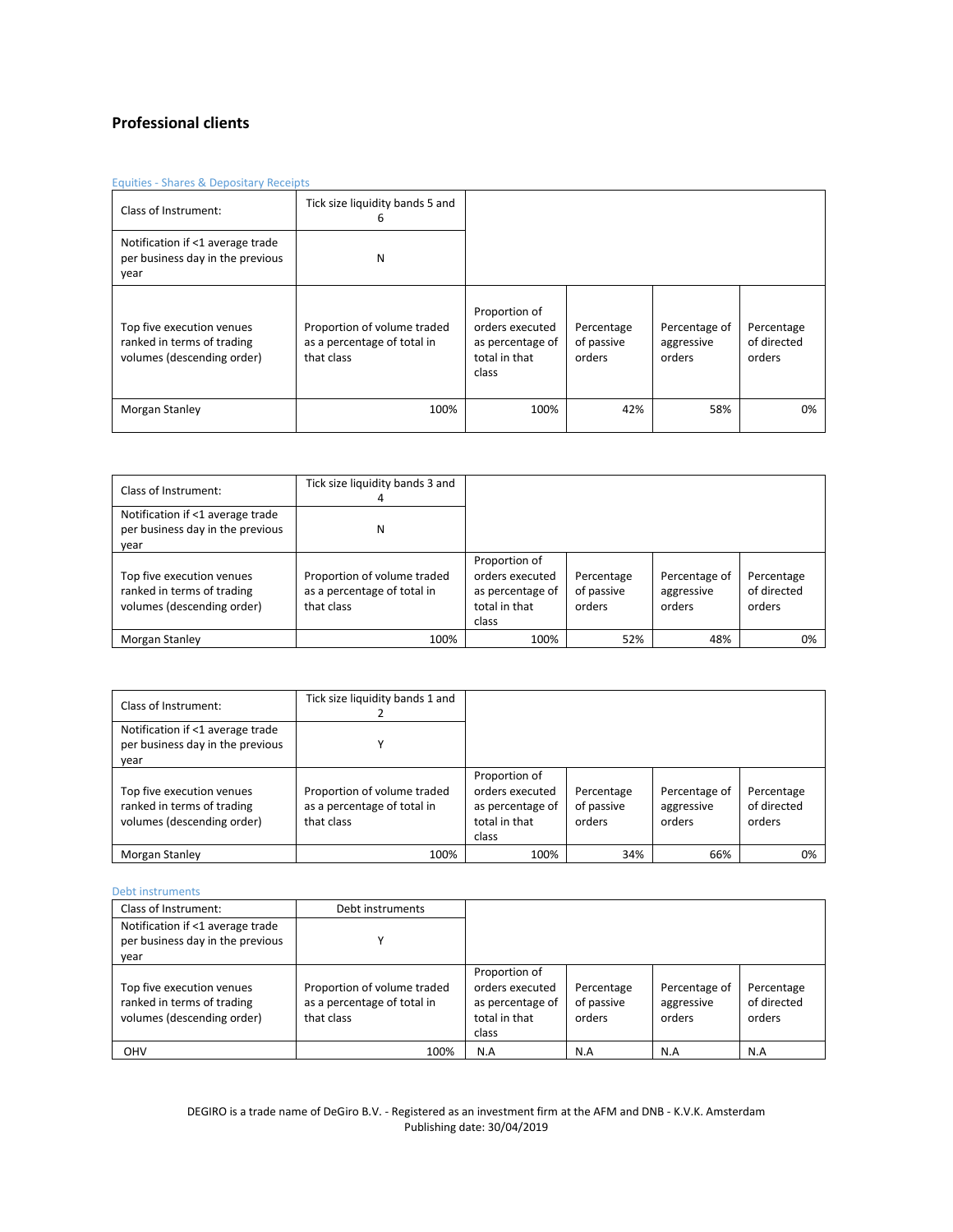### Interest rates derivatives

| Class of Instrument:                                                                  | Interest rates derivatives                                               |                                                                                |                                    |                                       |                                     |
|---------------------------------------------------------------------------------------|--------------------------------------------------------------------------|--------------------------------------------------------------------------------|------------------------------------|---------------------------------------|-------------------------------------|
| Notification if <1 average trade                                                      |                                                                          |                                                                                |                                    |                                       |                                     |
| per business day in the previous                                                      | v                                                                        |                                                                                |                                    |                                       |                                     |
| year                                                                                  |                                                                          |                                                                                |                                    |                                       |                                     |
| Top five execution venues<br>ranked in terms of trading<br>volumes (descending order) | Proportion of volume traded<br>as a percentage of total in<br>that class | Proportion of<br>orders executed<br>as percentage of<br>total in that<br>class | Percentage<br>of passive<br>orders | Percentage of<br>aggressive<br>orders | Percentage<br>of directed<br>orders |
|                                                                                       |                                                                          |                                                                                |                                    |                                       |                                     |

| Credit rates derivatives                                                              |                                                                          |                                                                                |                                    |                                       |                                     |
|---------------------------------------------------------------------------------------|--------------------------------------------------------------------------|--------------------------------------------------------------------------------|------------------------------------|---------------------------------------|-------------------------------------|
| Class of Instrument:                                                                  | Credit rates derivatives                                                 |                                                                                |                                    |                                       |                                     |
| Notification if <1 average trade<br>per business day in the previous                  | v                                                                        |                                                                                |                                    |                                       |                                     |
| year                                                                                  |                                                                          |                                                                                |                                    |                                       |                                     |
| Top five execution venues<br>ranked in terms of trading<br>volumes (descending order) | Proportion of volume traded<br>as a percentage of total in<br>that class | Proportion of<br>orders executed<br>as percentage of<br>total in that<br>class | Percentage<br>of passive<br>orders | Percentage of<br>aggressive<br>orders | Percentage<br>of directed<br>orders |
|                                                                                       |                                                                          |                                                                                |                                    |                                       |                                     |

### Currency derivatives

| Class of Instrument:                                                                  | Currency derivatives                                                     |                                                                                |                                    |                                       |                                     |
|---------------------------------------------------------------------------------------|--------------------------------------------------------------------------|--------------------------------------------------------------------------------|------------------------------------|---------------------------------------|-------------------------------------|
| Notification if <1 average trade<br>per business day in the previous<br>year          |                                                                          |                                                                                |                                    |                                       |                                     |
| Top five execution venues<br>ranked in terms of trading<br>volumes (descending order) | Proportion of volume traded<br>as a percentage of total in<br>that class | Proportion of<br>orders executed<br>as percentage of<br>total in that<br>class | Percentage<br>of passive<br>orders | Percentage of<br>aggressive<br>orders | Percentage<br>of directed<br>orders |
|                                                                                       |                                                                          |                                                                                |                                    |                                       |                                     |

### Structured finance instruments

| Class of Instrument:                                                                  | Structured finance<br>instruments                                        |                                                                                |                                    |                                       |                                     |
|---------------------------------------------------------------------------------------|--------------------------------------------------------------------------|--------------------------------------------------------------------------------|------------------------------------|---------------------------------------|-------------------------------------|
| Notification if <1 average trade<br>per business day in the previous<br>year          | v                                                                        |                                                                                |                                    |                                       |                                     |
| Top five execution venues<br>ranked in terms of trading<br>volumes (descending order) | Proportion of volume traded<br>as a percentage of total in<br>that class | Proportion of<br>orders executed<br>as percentage of<br>total in that<br>class | Percentage<br>of passive<br>orders | Percentage of<br>aggressive<br>orders | Percentage<br>of directed<br>orders |
|                                                                                       |                                                                          |                                                                                |                                    |                                       |                                     |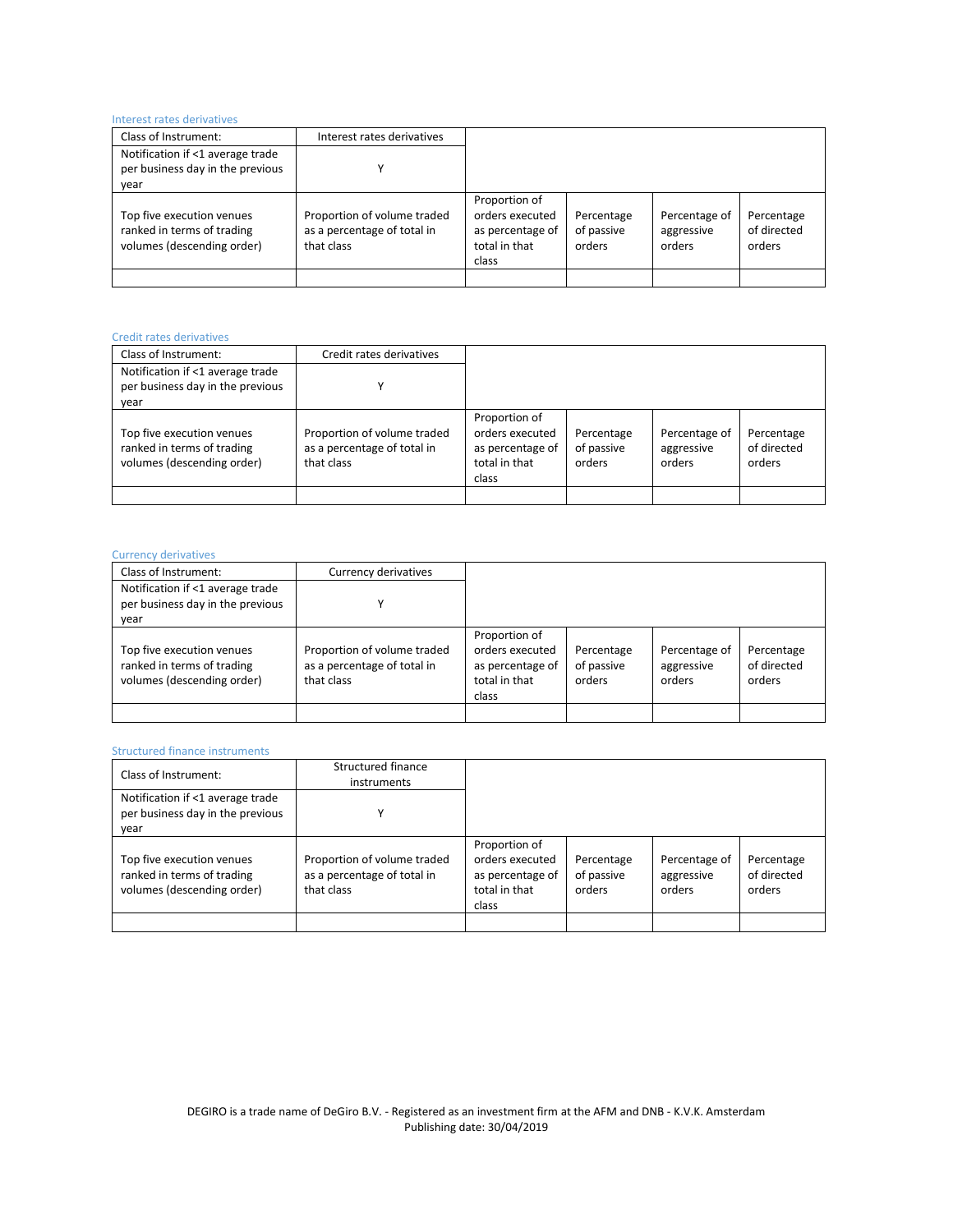### Equity Derivatives

| Class of Instrument:                                                                  | <b>Equity Derivatives</b>                                                |                                                                                |                                    |                                       |                                     |
|---------------------------------------------------------------------------------------|--------------------------------------------------------------------------|--------------------------------------------------------------------------------|------------------------------------|---------------------------------------|-------------------------------------|
| Notification if <1 average trade                                                      |                                                                          |                                                                                |                                    |                                       |                                     |
| per business day in the previous                                                      |                                                                          |                                                                                |                                    |                                       |                                     |
| year                                                                                  |                                                                          |                                                                                |                                    |                                       |                                     |
| Top five execution venues<br>ranked in terms of trading<br>volumes (descending order) | Proportion of volume traded<br>as a percentage of total in<br>that class | Proportion of<br>orders executed<br>as percentage of<br>total in that<br>class | Percentage<br>of passive<br>orders | Percentage of<br>aggressive<br>orders | Percentage<br>of directed<br>orders |
| Societe Generale                                                                      | 96.1%                                                                    | 34%                                                                            | 78%                                | 22%                                   |                                     |
| ABN Amro Clearing Bank                                                                | 3.7%                                                                     | 7%                                                                             | 100%                               | 0%                                    |                                     |
| Morgan Stanley                                                                        | 0.2%                                                                     | 59%                                                                            | 88%                                | 12%                                   |                                     |

### Securitized Derivatives

| Class of Instrument:                                                                  | <b>Securitized Derivatives</b>                                           |                                                                                |                                    |                                       |                                     |
|---------------------------------------------------------------------------------------|--------------------------------------------------------------------------|--------------------------------------------------------------------------------|------------------------------------|---------------------------------------|-------------------------------------|
| Notification if <1 average trade<br>per business day in the previous<br>year          |                                                                          |                                                                                |                                    |                                       |                                     |
| Top five execution venues<br>ranked in terms of trading<br>volumes (descending order) | Proportion of volume traded<br>as a percentage of total in<br>that class | Proportion of<br>orders executed<br>as percentage of<br>total in that<br>class | Percentage<br>of passive<br>orders | Percentage of<br>aggressive<br>orders | Percentage<br>of directed<br>orders |
| Morgan Stanley                                                                        | 100%                                                                     | 100%                                                                           | 100%                               | 0%                                    |                                     |

### Commodities derivatives and emission allowances Derivatives

|                                                                                       | Commodities derivatives and                                              |                                                                                |                                    |                                       |                                     |
|---------------------------------------------------------------------------------------|--------------------------------------------------------------------------|--------------------------------------------------------------------------------|------------------------------------|---------------------------------------|-------------------------------------|
| Class of Instrument:                                                                  | emission allowances                                                      |                                                                                |                                    |                                       |                                     |
|                                                                                       | <b>Derivatives</b>                                                       |                                                                                |                                    |                                       |                                     |
| Notification if <1 average trade                                                      |                                                                          |                                                                                |                                    |                                       |                                     |
| per business day in the previous                                                      | v                                                                        |                                                                                |                                    |                                       |                                     |
| year                                                                                  |                                                                          |                                                                                |                                    |                                       |                                     |
| Top five execution venues<br>ranked in terms of trading<br>volumes (descending order) | Proportion of volume traded<br>as a percentage of total in<br>that class | Proportion of<br>orders executed<br>as percentage of<br>total in that<br>class | Percentage<br>of passive<br>orders | Percentage of<br>aggressive<br>orders | Percentage<br>of directed<br>orders |
|                                                                                       |                                                                          |                                                                                |                                    |                                       |                                     |

### Contracts for difference

| Class of Instrument:                                                                  | Contracts for difference                                                 |                                                                                |                                    |                                       |                                     |
|---------------------------------------------------------------------------------------|--------------------------------------------------------------------------|--------------------------------------------------------------------------------|------------------------------------|---------------------------------------|-------------------------------------|
| Notification if <1 average trade<br>per business day in the previous<br>year          |                                                                          |                                                                                |                                    |                                       |                                     |
| Top five execution venues<br>ranked in terms of trading<br>volumes (descending order) | Proportion of volume traded<br>as a percentage of total in<br>that class | Proportion of<br>orders executed<br>as percentage of<br>total in that<br>class | Percentage<br>of passive<br>orders | Percentage of<br>aggressive<br>orders | Percentage<br>of directed<br>orders |
| Morgan Stanley                                                                        | 100%                                                                     | 100%                                                                           | 36%                                | 64%                                   |                                     |